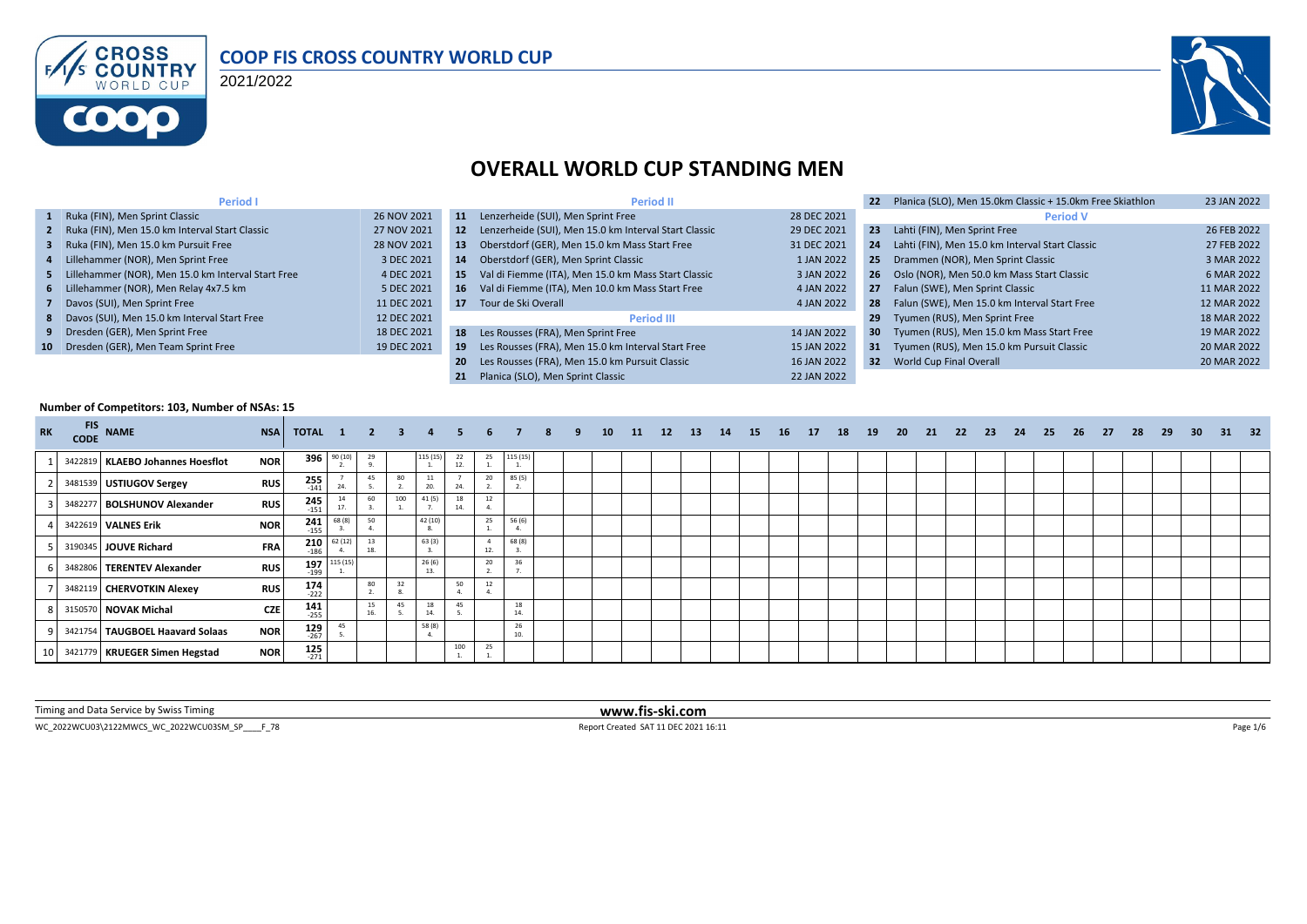





# **OVERALL WORLD CUP STANDING MEN**

| <b>RK</b> | FIS NAME                          | <b>NSA</b> | TOTAL 1               |                                          | $\overline{2}$                           | 3                    |                       |                     |                        |                                |  | <b>10</b> | -11 | 12 <sup>2</sup> | <b>13</b> | 14 | -15 | <b>16</b> | 17 | 18 | <b>19</b> | -20 | 21 | 22 | -23 | 24 | -25 | 26 | 27 | -28 | 29 | -30 | 31 | 32 |
|-----------|-----------------------------------|------------|-----------------------|------------------------------------------|------------------------------------------|----------------------|-----------------------|---------------------|------------------------|--------------------------------|--|-----------|-----|-----------------|-----------|----|-----|-----------|----|----|-----------|-----|----|----|-----|----|-----|----|----|-----|----|-----|----|----|
| 11        | 3420909 GOLBERG Paal              | <b>NOR</b> | $122$<br>$274$        | $\frac{34(5)}{9}$                        | $\begin{array}{c} 26 \\ 10. \end{array}$ |                      | $15(2)$<br>$18.$      | 24<br>11.           | 15<br>3.               | 23.                            |  |           |     |                 |           |    |     |           |    |    |           |     |    |    |     |    |     |    |    |     |    |     |    |    |
| 12        | 3482105 YAKIMUSHKIN Ivan          | <b>RUS</b> | $122$<br>$-274$       | 12<br>19.                                | 32<br>8.                                 | 50<br>$\overline{a}$ |                       | 16<br>15.           | $12\,$<br>4.           |                                |  |           |     |                 |           |    |     |           |    |    |           |     |    |    |     |    |     |    |    |     |    |     |    |    |
| 13        | 3420586 HOLUND Hans Christer      | <b>NOR</b> | $117$<br>$-279$       |                                          | 22<br>12.                                |                      |                       | 80<br>2.            | 15<br>3.               |                                |  |           |     |                 |           |    |     |           |    |    |           |     |    |    |     |    |     |    |    |     |    |     |    |    |
| 14        | 3481432 MALTSEV Artem             | <b>RUS</b> | $111$<br>-285         |                                          | 18<br>14.                                | 60<br>3.             |                       | 10<br>21.           | 20<br>2.               | $\overline{\mathbf{3}}$<br>28. |  |           |     |                 |           |    |     |           |    |    |           |     |    |    |     |    |     |    |    |     |    |     |    |    |
| 15        | 3180535 NISKANEN livo             | <b>FIN</b> | $105$ <sub>-291</sub> |                                          | 100<br><b>1.</b>                         |                      |                       |                     | 5<br>11.               |                                |  |           |     |                 |           |    |     |           |    |    |           |     |    |    |     |    |     |    |    |     |    |     |    |    |
| 16        | 3481988 SEMIKOV Ilia              | <b>RUS</b> | 100<br>$-296$         |                                          | 40<br>6.                                 | 40<br>6.             |                       |                     | 20<br>2.               |                                |  |           |     |                 |           |    |     |           |    |    |           |     |    |    |     |    |     |    |    |     |    |     |    |    |
| 17        | 3290326 PELLEGRINO Federico       | <b>ITA</b> | $\frac{98}{298}$      | $\overline{2}$<br>29.                    | $\frac{11}{20}$                          | 29                   | 15<br>16.             |                     | 11<br>$\mathbf{r}$     | 30(10)<br>13.                  |  |           |     |                 |           |    |     |           |    |    |           |     |    |    |     |    |     |    |    |     |    |     |    |    |
| 18        | 3190323 CHANAVAT Lucas            | <b>FRA</b> | $\frac{98}{-298}$     | 24<br>11.                                |                                          |                      | 22(12)<br>21.         |                     |                        | 52 (12)<br>6.                  |  |           |     |                 |           |    |     |           |    |    |           |     |    |    |     |    |     |    |    |     |    |     |    |    |
| 19        | 3423291 LARSEN Thomas Helland     | <b>NOR</b> | $\frac{80}{316}$      |                                          |                                          |                      | 80<br>2.              |                     |                        |                                |  |           |     |                 |           |    |     |           |    |    |           |     |    |    |     |    |     |    |    |     |    |     |    |    |
| 20        | 3421154 NYENGET Martin Loewstroem | <b>NOR</b> | $75 - 321$            |                                          |                                          |                      |                       | 60<br>$\mathbf{a}$  | 15<br>$\overline{3}$ . |                                |  |           |     |                 |           |    |     |           |    |    |           |     |    |    |     |    |     |    |    |     |    |     |    |    |
| 21        | 3422477 NORTHUG Even              | <b>NOR</b> | $74 - 322$            |                                          |                                          |                      | 26<br>10.             |                     |                        | 48 (3)<br>5.                   |  |           |     |                 |           |    |     |           |    |    |           |     |    |    |     |    |     |    |    |     |    |     |    |    |
| 22        | 3501340 GRATE Marcus              | <b>SWE</b> | 70<br>$-326$          | 30(4)<br>10.                             |                                          |                      | 40<br>6.              |                     |                        |                                |  |           |     |                 |           |    |     |           |    |    |           |     |    |    |     |    |     |    |    |     |    |     |    |    |
| 23        | 3421320 <b>IVERSEN Emil</b>       | <b>NOR</b> | $\frac{69}{-327}$     |                                          | 36<br>7.                                 |                      |                       | 8<br>23.            | 25<br><b>1.</b>        |                                |  |           |     |                 |           |    |     |           |    |    |           |     |    |    |     |    |     |    |    |     |    |     |    |    |
| 24        | 3530910 SCHOONMAKER James Clinton | <b>USA</b> | $\frac{67}{-329}$     | $\frac{42}{7}$ (6)                       |                                          |                      | 24<br>11.             |                     | $\overline{1}$<br>15.  |                                |  |           |     |                 |           |    |     |           |    |    |           |     |    |    |     |    |     |    |    |     |    |     |    |    |
| 25        | 3180865 VUORINEN Lauri            | <b>FIN</b> | $\frac{63}{333}$      | $\frac{16(1)}{16}$                       |                                          |                      | 45<br>5.              |                     | $\overline{2}$<br>14.  |                                |  |           |     |                 |           |    |     |           |    |    |           |     |    |    |     |    |     |    |    |     |    |     |    |    |
| 26        | 3481163 RETIVYKH Gleb             | <b>RUS</b> | $\frac{63}{333}$      | $\begin{array}{c} 32 \\ 8. \end{array}$  |                                          |                      | 16<br>15.             |                     |                        | 15<br>16.                      |  |           |     |                 |           |    |     |           |    |    |           |     |    |    |     |    |     |    |    |     |    |     |    |    |
| 27        | 3200205 BOEGL Lucas               | <b>GER</b> | $\frac{58}{338}$      |                                          | 12<br>19.                                | 36<br>7.             |                       | <sup>1</sup><br>30. | 9<br>7 <sub>1</sub>    |                                |  |           |     |                 |           |    |     |           |    |    |           |     |    |    |     |    |     |    |    |     |    |     |    |    |
| 28        | 3501278 PERSSON Anton             | SWE        | 58<br>$-338$          | $\begin{array}{c} 22 \\ 12. \end{array}$ |                                          |                      |                       |                     |                        | 36(4)<br>8.                    |  |           |     |                 |           |    |     |           |    |    |           |     |    |    |     |    |     |    |    |     |    |     |    |    |
| 29        | 3200356 DOBLER Jonas              | <b>GER</b> | $\frac{56}{340}$      |                                          | 16<br>15.                                | 18<br>14.            |                       | 13<br>$=18.$        | 9<br>7.                |                                |  |           |     |                 |           |    |     |           |    |    |           |     |    |    |     |    |     |    |    |     |    |     |    |    |
| 30        | 3530902 OGDEN Ben                 | <b>USA</b> | $\frac{53}{343}$      | 23(3)<br>13.                             |                                          |                      | $\overline{1}$<br>30. |                     | $\overline{7}$<br>9.   | 22<br>12.                      |  |           |     |                 |           |    |     |           |    |    |           |     |    |    |     |    |     |    |    |     |    |     |    |    |
| 31        | 3190529 LAPALUS Hugo              | <b>FRA</b> | 53<br>$-343$          |                                          | 20<br>13.                                | 16<br>15.            |                       | 13<br>$=18.$        | $\overline{4}$<br>12.  |                                |  |           |     |                 |           |    |     |           |    |    |           |     |    |    |     |    |     |    |    |     |    |     |    |    |

Timing and Data Service by Swiss Timing **www.fis-ski.com**

WC\_2022WCU03\2122MWCS\_WC\_2022WCU03SM\_SP\_\_\_\_F\_78 Report Created SAT 11 DEC 2021 16:11 Page 2/6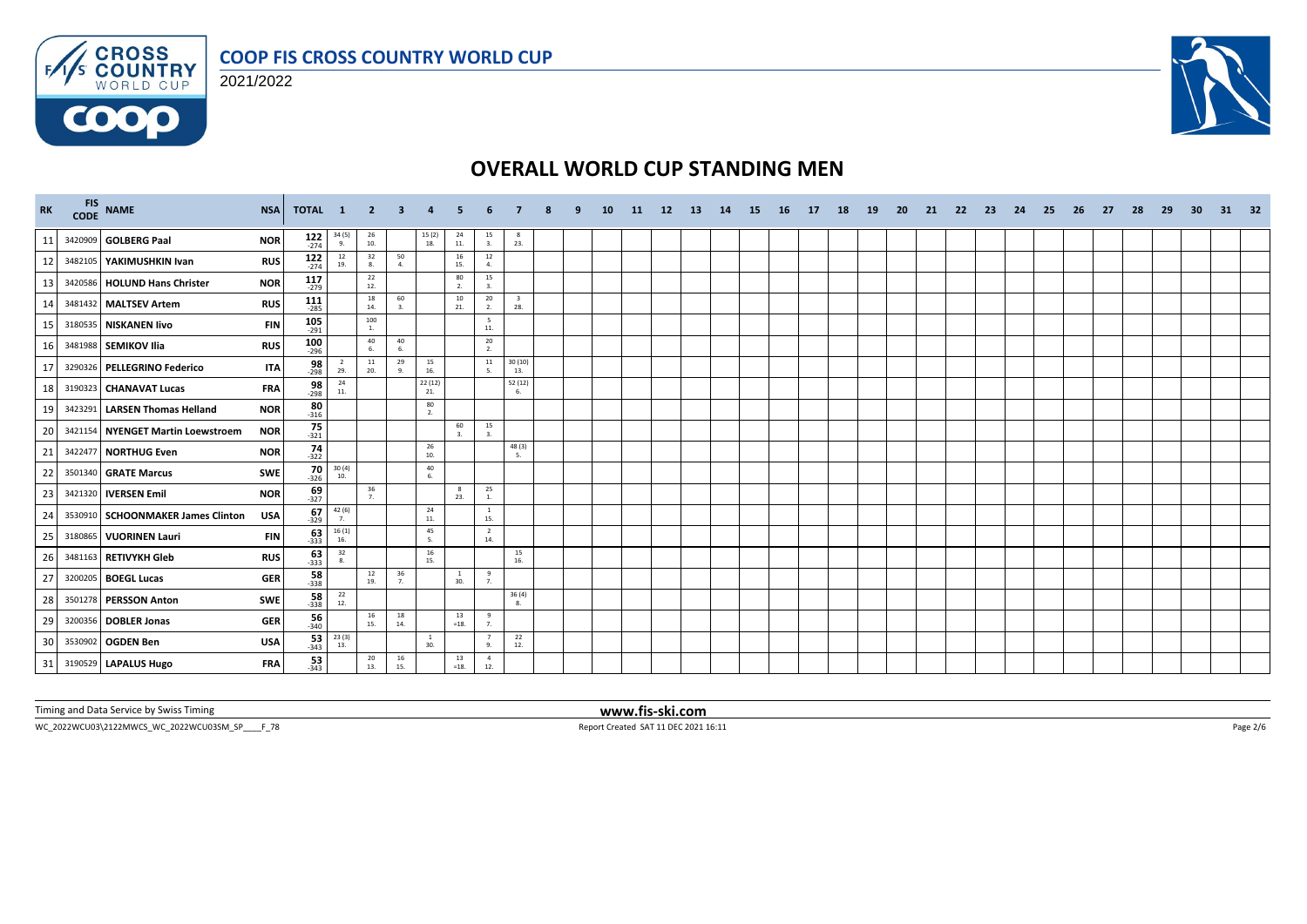

#### 2021/2022



# **OVERALL WORLD CUP STANDING MEN**

| <b>RK</b> |         | FIS NAME<br><b>NSA</b>                         | TOTAL 1 2                         |                                        |                                | $\mathbf{3}$          | $\overline{a}$                 |                       |                       |                   |  | <b>10</b> | <b>11</b> | 12 | <b>13</b> | 14 | -15 | - 16 | 17 | 18 | <b>19</b> | -20 | 21 | - 22 | - 23 | -24 | - 25 | 26 | -27 | 28 | 29 | 30 | 31 | - 32 |
|-----------|---------|------------------------------------------------|-----------------------------------|----------------------------------------|--------------------------------|-----------------------|--------------------------------|-----------------------|-----------------------|-------------------|--|-----------|-----------|----|-----------|----|-----|------|----|----|-----------|-----|----|------|------|-----|------|----|-----|----|----|----|----|------|
| 32        |         | 3100406 CYR Antoine                            | $\frac{52}{344}$<br>CAN           |                                        | $^{24}_{11}$                   | $^{22}_{12}$          |                                |                       | 6<br>10.              |                   |  |           |           |    |           |    |     |      |    |    |           |     |    |      |      |     |      |    |     |    |    |    |    |      |
| 33        |         | 3423264 AMUNDSEN Harald Oestberg<br><b>NOR</b> | $\frac{51}{345}$                  |                                        |                                |                       |                                | 36<br>$\overline{7}$  | 15<br>3.              |                   |  |           |           |    |           |    |     |      |    |    |           |     |    |      |      |     |      |    |     |    |    |    |    |      |
| 34        |         | 3290379 de FABIANI Francesco                   | $\frac{51}{345}$<br><b>ITA</b>    |                                        | 14<br>17.                      | 26<br>10.             |                                |                       | 11<br>5.              |                   |  |           |           |    |           |    |     |      |    |    |           |     |    |      |      |     |      |    |     |    |    |    |    |      |
| 35        |         | 3180861 MAKI Joni                              | 50<br><b>FIN</b><br>$-346$        | 42 (2)<br>6.                           |                                |                       | $\overline{\mathbf{3}}$<br>28. |                       | 5<br>$11.$            |                   |  |           |           |    |           |    |     |      |    |    |           |     |    |      |      |     |      |    |     |    |    |    |    |      |
| 36        | 3420994 | <b>TOENSETH Didrik</b><br><b>NOR</b>           | $-40$<br>$-356$                   |                                        |                                |                       |                                | 40<br>6.              |                       |                   |  |           |           |    |           |    |     |      |    |    |           |     |    |      |      |     |      |    |     |    |    |    |    |      |
| 37        |         | 3501662 JOHANSSON Leo<br><b>SWE</b>            | $39 - 357$                        |                                        | 9<br>22.                       | 20<br>13.             |                                |                       | $10\,$<br>6.          |                   |  |           |           |    |           |    |     |      |    |    |           |     |    |      |      |     |      |    |     |    |    |    |    |      |
| 38        |         | 3482280 SPITSOV Denis                          | $\frac{32}{364}$<br><b>RUS</b>    |                                        |                                |                       |                                | 20<br>13.             | 12<br>4.              |                   |  |           |           |    |           |    |     |      |    |    |           |     |    |      |      |     |      |    |     |    |    |    |    |      |
| 39        |         | 3200802 MOCH Friedrich                         | $\frac{32}{-364}$<br><b>GER</b>   |                                        | 6<br>25.                       | 13<br>18.             |                                | $\overline{4}$<br>27. | 9<br>7.               |                   |  |           |           |    |           |    |     |      |    |    |           |     |    |      |      |     |      |    |     |    |    |    |    |      |
| 40        |         | 3423782 MOSEBY Haavard<br><b>NOR</b>           | $32$ <sub>364</sub>               |                                        |                                |                       |                                | 32                    |                       |                   |  |           |           |    |           |    |     |      |    |    |           |     |    |      |      |     |      |    |     |    |    |    |    |      |
| 41        | 3530882 | <b>SCHUMACHER Gus</b>                          | $31$ <sub>365</sub><br><b>USA</b> |                                        |                                | 24<br>11.             |                                |                       | 7<br>9.               |                   |  |           |           |    |           |    |     |      |    |    |           |     |    |      |      |     |      |    |     |    |    |    |    |      |
| 42        |         | 3481132 LARKOV Andrey                          | $\frac{31}{365}$<br><b>RUS</b>    |                                        | 10<br>21.                      | 12<br>19.             |                                | 9<br>22.              |                       |                   |  |           |           |    |           |    |     |      |    |    |           |     |    |      |      |     |      |    |     |    |    |    |    |      |
| 43        |         | 3510451 SCHAAD Roman                           | 30<br>SUI<br>$-366$               |                                        |                                |                       |                                |                       |                       | 30(1)<br>9.       |  |           |           |    |           |    |     |      |    |    |           |     |    |      |      |     |      |    |     |    |    |    |    |      |
| 44        |         | 3190111 MANIFICAT Maurice                      | 30<br><b>FRA</b><br>$-366$        |                                        |                                |                       |                                | 26<br>10.             | $\overline{4}$<br>12. |                   |  |           |           |    |           |    |     |      |    |    |           |     |    |      |      |     |      |    |     |    |    |    |    |      |
| 45        |         | 3420961 KROGH Finn Haagen<br><b>NOR</b>        | $\frac{29}{367}$                  |                                        |                                |                       | 29<br>9.                       |                       |                       |                   |  |           |           |    |           |    |     |      |    |    |           |     |    |      |      |     |      |    |     |    |    |    |    |      |
| 45        |         | 3420605 ROETHE Sjur<br><b>NOR</b>              | $29 \atop 367$                    |                                        |                                |                       |                                | 29<br>$\mathbf{Q}$    |                       |                   |  |           |           |    |           |    |     |      |    |    |           |     |    |      |      |     |      |    |     |    |    |    |    |      |
| 47        |         | 3501010 HAEGGSTROEM Johan<br><b>SWE</b>        | $\frac{29}{367}$                  | $\begin{array}{c} 6 \\ 25 \end{array}$ |                                |                       | 7<br>24.                       |                       |                       | ${\bf 16}$<br>15. |  |           |           |    |           |    |     |      |    |    |           |     |    |      |      |     |      |    |     |    |    |    |    |      |
| 48        | 351037  | <b>HEDIGER Jovian</b>                          | $\frac{28}{368}$<br>SUI           | 18<br>14.                              |                                |                       |                                |                       |                       | 10<br>21.         |  |           |           |    |           |    |     |      |    |    |           |     |    |      |      |     |      |    |     |    |    |    |    |      |
| 49        |         | 3510656 GROND Valerio                          | $\frac{26}{370}$<br>SUI           |                                        |                                |                       |                                |                       |                       | 26(2)<br>11.      |  |           |           |    |           |    |     |      |    |    |           |     |    |      |      |     |      |    |     |    |    |    |    |      |
| 50        | 3220002 | <b>MUSGRAVE Andrew</b>                         | $\frac{26}{370}$<br><b>GBR</b>    |                                        |                                | 15<br>16.             |                                | $11\,$<br>20.         |                       |                   |  |           |           |    |           |    |     |      |    |    |           |     |    |      |      |     |      |    |     |    |    |    |    |      |
| 51        |         | 3510342 BAUMANN Jonas                          | $\frac{24}{372}$<br>SUI           |                                        |                                | $\overline{2}$<br>29. |                                | 14<br>17.             | 8<br>8.               |                   |  |           |           |    |           |    |     |      |    |    |           |     |    |      |      |     |      |    |     |    |    |    |    |      |
| 52        |         | 3180557 HYVARINEN Perttu                       | $\frac{23}{373}$<br><b>FIN</b>    |                                        | $\overline{\mathbf{3}}$<br>28. | 9<br>22.              |                                | 6<br>$=25.$           | 5<br>$11.$            |                   |  |           |           |    |           |    |     |      |    |    |           |     |    |      |      |     |      |    |     |    |    |    |    |      |

Timing and Data Service by Swiss Timing **www.fis-ski.com**

WC\_2022WCU03\2122MWCS\_WC\_2022WCU03SM\_SP\_\_\_\_F\_78 Report Created SAT 11 DEC 2021 16:11 Page 3/6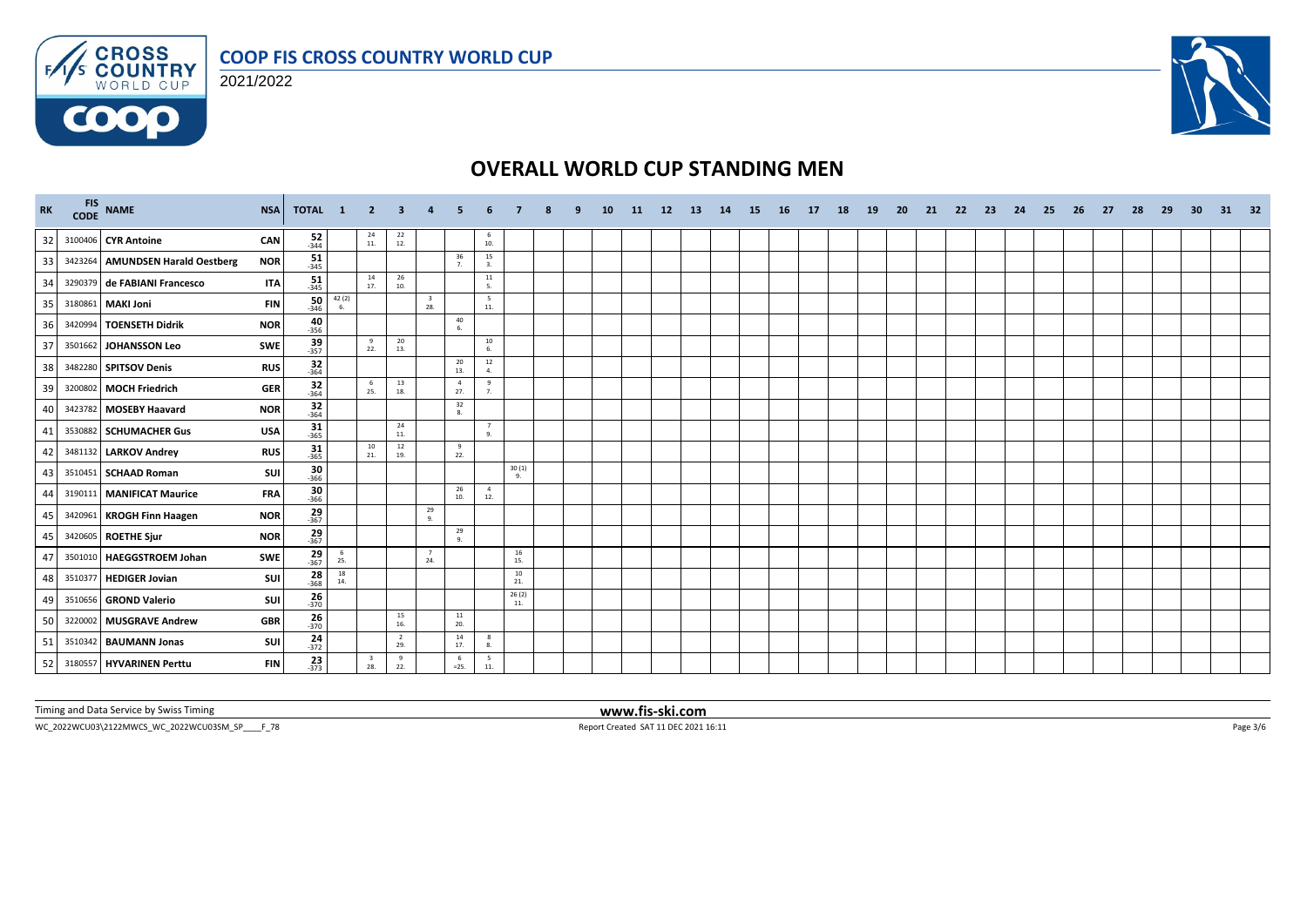



**COOO** 



# **OVERALL WORLD CUP STANDING MEN**

| <b>RK</b> | CODE | FIS NAME                        | <b>NSA</b> | TOTAL 1             |                                          | $\overline{2}$        | -3                    |                       |           |                       |                       |  | 10 | -11 | <b>12</b> | 13 | 14 | -15 | - 16 | 17 | 18 | 19 | -20 | 21 | -22 | - 23 | -24 | -25 | - 26 | -27 | 28 | 29 | 30 | 31 | 32 |
|-----------|------|---------------------------------|------------|---------------------|------------------------------------------|-----------------------|-----------------------|-----------------------|-----------|-----------------------|-----------------------|--|----|-----|-----------|----|----|-----|------|----|----|----|-----|----|-----|------|-----|-----|------|-----|----|----|----|----|----|
| 53        |      | 3530713 BOLGER Kevin            | <b>USA</b> | $\frac{23}{373}$    |                                          |                       |                       | $^{22}_{12}$          |           | $\mathbf{1}$<br>15.   |                       |  |    |     |           |    |    |     |      |    |    |    |     |    |     |      |     |     |      |     |    |    |    |    |    |
| 54        |      | 3100409 LEVEILLE Olivier        | CAN        | $\frac{21}{375}$    |                                          | $\mathbf{1}$<br>30.   | 14<br>17.             |                       |           | 6<br>10.              |                       |  |    |     |           |    |    |     |      |    |    |    |     |    |     |      |     |     |      |     |    |    |    |    |    |
| 55        |      | 3181180 LINDHOLM Remi           | <b>FIN</b> | $\frac{21}{375}$    |                                          | 5<br>26.              | 11<br>20.             |                       |           | 5<br>$11.$            |                       |  |    |     |           |    |    |     |      |    |    |    |     |    |     |      |     |     |      |     |    |    |    |    |    |
| 56        |      | 3530911 JAGER Luke              | <b>USA</b> | $\frac{20}{376}$    | $\begin{array}{c} 13 \\ 18. \end{array}$ |                       |                       |                       |           | 7<br>9.               |                       |  |    |     |           |    |    |     |      |    |    |    |     |    |     |      |     |     |      |     |    |    |    |    |    |
| 57        |      | 3100268 KENNEDY Russell         | CAN        | $\frac{20}{376}$    |                                          | $\overline{4}$<br>27. | 10<br>21.             |                       |           | 6<br>10.              |                       |  |    |     |           |    |    |     |      |    |    |    |     |    |     |      |     |     |      |     |    |    |    |    |    |
| 58        |      | 3181408 MOILANEN Niilo          | <b>FIN</b> | $\frac{20}{-376}$   | 9<br>22.                                 |                       |                       | 9<br>22.              |           | $\overline{2}$<br>14. |                       |  |    |     |           |    |    |     |      |    |    |    |     |    |     |      |     |     |      |     |    |    |    |    |    |
| 59        |      | 3180990 HAARALA Juuso           | <b>FIN</b> | $19 - 377$          | $_{\rm 8}$<br>23.                        |                       |                       | 5<br>26.              |           | $\overline{2}$<br>14. | 4<br>27.              |  |    |     |           |    |    |     |      |    |    |    |     |    |     |      |     |     |      |     |    |    |    |    |    |
| 60        |      | 3421164 SKAR Sindre Bioernestad | <b>NOR</b> | $\frac{19}{-377}$   |                                          |                       |                       | 18 (4)<br>17.         |           |                       | 30.                   |  |    |     |           |    |    |     |      |    |    |    |     |    |     |      |     |     |      |     |    |    |    |    |    |
| 61        |      | 3500664 HALFVARSSON Calle       | SWE        | $17 - 379$          |                                          |                       | $\overline{7}$<br>24. |                       |           | 10<br>6               |                       |  |    |     |           |    |    |     |      |    |    |    |     |    |     |      |     |     |      |     |    |    |    |    |    |
| 62        |      | 3430103 STAREGA Maciej          | <b>POL</b> | $17 - 379$          |                                          |                       |                       | 6<br>25.              |           |                       | 11<br>20.             |  |    |     |           |    |    |     |      |    |    |    |     |    |     |      |     |     |      |     |    |    |    |    |    |
| 63        |      | 3181133 MANNILA Lauri           | <b>FIN</b> | $16 - 380$          | $\frac{16}{15}$                          |                       |                       |                       |           |                       |                       |  |    |     |           |    |    |     |      |    |    |    |     |    |     |      |     |     |      |     |    |    |    |    |    |
| 64        |      | 3050342 VERMEULEN Mika          | <b>AUT</b> | $\frac{16}{380}$    |                                          | 8<br>23.              | 8<br>23.              |                       |           |                       |                       |  |    |     |           |    |    |     |      |    |    |    |     |    |     |      |     |     |      |     |    |    |    |    |    |
| 65        |      | 3422186 TURTVEIT Vebjoern       | <b>NOR</b> | $15 - 381$          |                                          |                       |                       |                       | 15<br>16. |                       |                       |  |    |     |           |    |    |     |      |    |    |    |     |    |     |      |     |     |      |     |    |    |    |    |    |
| 66        |      | 3510351 FURGER Roman            | SUI        | $14 - 382$          |                                          |                       | 6<br>25.              |                       |           | 8<br>8.               |                       |  |    |     |           |    |    |     |      |    |    |    |     |    |     |      |     |     |      |     |    |    |    |    |    |
| 67        |      | 3510588 RIEBLI Janik            | SUI        | $14 \over 382$      |                                          |                       |                       |                       |           |                       | 14<br>17.             |  |    |     |           |    |    |     |      |    |    |    |     |    |     |      |     |     |      |     |    |    |    |    |    |
| 68        |      | 3200676 BRUGGER Janosch         | <b>GER</b> | $\frac{13}{383}$    |                                          |                       | $\overline{4}$<br>27. |                       |           | 9<br>7.               |                       |  |    |     |           |    |    |     |      |    |    |    |     |    |     |      |     |     |      |     |    |    |    |    |    |
| 69        |      | 3150664 CERNY Ondrej            | <b>CZE</b> | $13 - 383$          |                                          |                       |                       |                       |           |                       | 13<br>18.             |  |    |     |           |    |    |     |      |    |    |    |     |    |     |      |     |     |      |     |    |    |    |    |    |
| 70        |      | 3423627 SKAANES Haakon          | <b>NOR</b> | $13 - 383$          |                                          |                       |                       | $\frac{13(1)}{19}$    |           |                       |                       |  |    |     |           |    |    |     |      |    |    |    |     |    |     |      |     |     |      |     |    |    |    |    |    |
| 71        |      | 3190282 JAY Renaud              | <b>FRA</b> | $\frac{13}{383}$    |                                          |                       |                       | $\overline{4}$<br>27. |           |                       | 9<br>22.              |  |    |     |           |    |    |     |      |    |    |    |     |    |     |      |     |     |      |     |    |    |    |    |    |
| 72        |      | 3501587 BERGLUND Gustaf         | SWE        | $\frac{13}{383}$    | $\overline{\mathbf{3}}$<br>28.           |                       |                       | 8<br>23.              |           |                       | $\overline{2}$<br>29. |  |    |     |           |    |    |     |      |    |    |    |     |    |     |      |     |     |      |     |    |    |    |    |    |
| 73        |      | 3510417 KAESER Erwan            | SUI        | $12$ <sub>384</sub> |                                          |                       |                       |                       |           |                       | 12<br>19.             |  |    |     |           |    |    |     |      |    |    |    |     |    |     |      |     |     |      |     |    |    |    |    |    |

Timing and Data Service by Swiss Timing **www.fis-ski.com**

WC\_2022WCU03\2122MWCS\_WC\_2022WCU03SM\_SP\_\_\_\_F\_78 Report Created SAT 11 DEC 2021 16:11 Page 4/6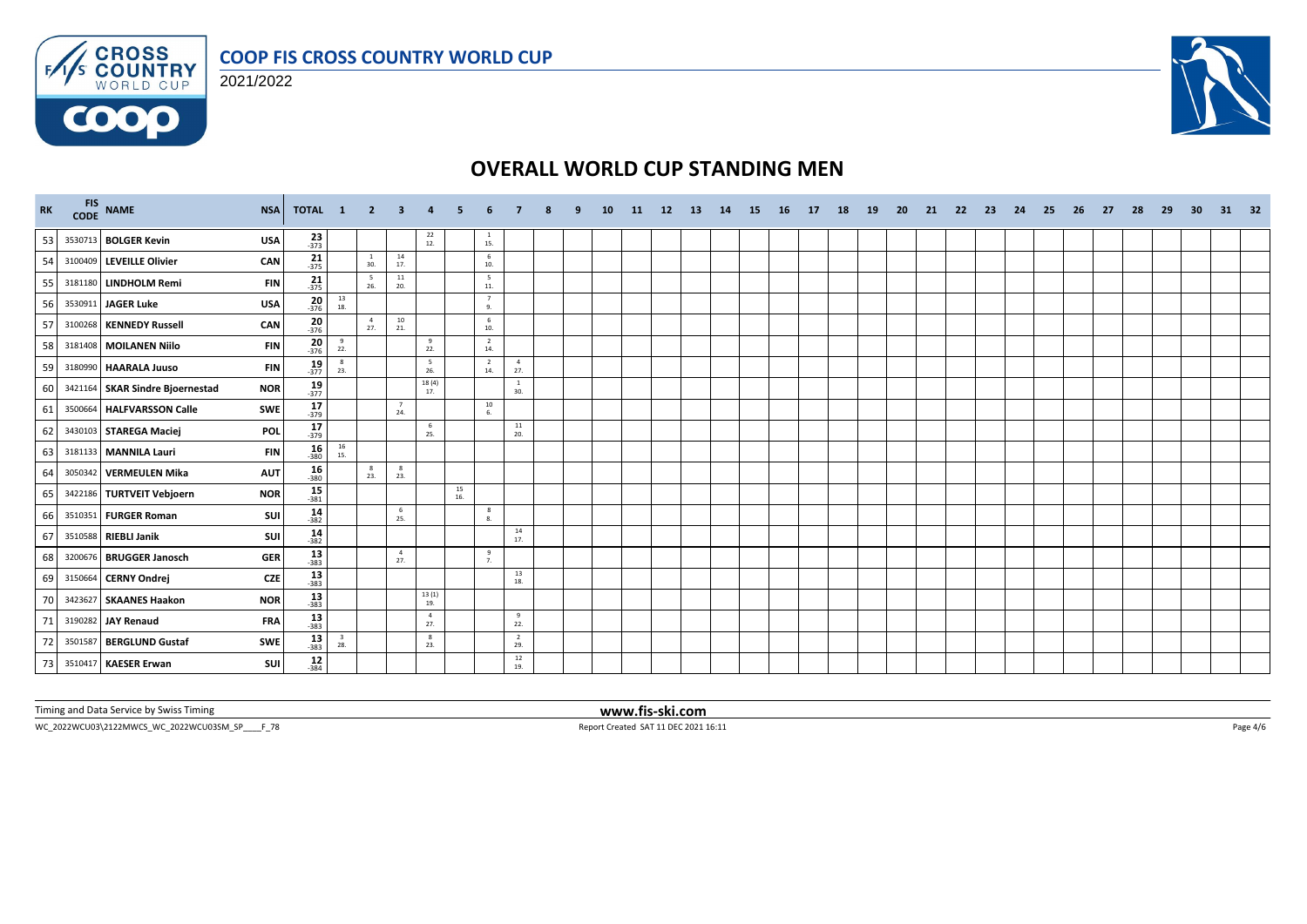





# **OVERALL WORLD CUP STANDING MEN**

| RK | FIS NAME<br><b>NSA</b>                    | TOTAL 1             |                                          | $\overline{2}$ | 3          |                                |                                         |                       |  | 10 | -11 | 12 | -13 | 14 | <b>15</b> | - 16 | 17 | <b>18</b> | <b>19</b> | -20 | 21 | -22 | 23 | 24 | -25 | 26 | -27 | - 28 | -29 | -30 | 31 32 |  |
|----|-------------------------------------------|---------------------|------------------------------------------|----------------|------------|--------------------------------|-----------------------------------------|-----------------------|--|----|-----|----|-----|----|-----------|------|----|-----------|-----------|-----|----|-----|----|----|-----|----|-----|------|-----|-----|-------|--|
| 74 | 3290321 GARDENER Stefano<br><b>ITA</b>    | $11$ <sub>385</sub> |                                          |                |            |                                | $\begin{array}{c} 11 \\ 5. \end{array}$ |                       |  |    |     |    |     |    |           |      |    |           |           |     |    |     |    |    |     |    |     |      |     |     |       |  |
| 75 | 3290504 VENTURA Paolo<br><b>ITA</b>       | $11$<br>-385        |                                          |                |            |                                | 11<br>5.                                |                       |  |    |     |    |     |    |           |      |    |           |           |     |    |     |    |    |     |    |     |      |     |     |       |  |
| 76 | 3181098 SUHONEN Verneri<br><b>FIN</b>     | $11$<br>-385        | $\begin{array}{c} 11 \\ 20. \end{array}$ |                |            |                                |                                         |                       |  |    |     |    |     |    |           |      |    |           |           |     |    |     |    |    |     |    |     |      |     |     |       |  |
| 77 | 3501741 POROMAA William<br><b>SWE</b>     | $\frac{10}{386}$    |                                          |                |            |                                | $10\,$<br>6.                            |                       |  |    |     |    |     |    |           |      |    |           |           |     |    |     |    |    |     |    |     |      |     |     |       |  |
| 78 | <b>SWE</b><br>3500755 JONSSON Fredrik     | $10_{386}$          |                                          |                |            |                                | 10<br>6.                                |                       |  |    |     |    |     |    |           |      |    |           |           |     |    |     |    |    |     |    |     |      |     |     |       |  |
| 79 | 3190302 PARISSE Clement<br><b>FRA</b>     | $\frac{10}{386}$    |                                          |                |            | $=25.$                         | $\overline{4}$<br>12.                   |                       |  |    |     |    |     |    |           |      |    |           |           |     |    |     |    |    |     |    |     |      |     |     |       |  |
| 80 | 3180508 HAKOLA Ristomatti<br><b>FIN</b>   | 10<br>$-386$        | $\begin{array}{c} 10 \\ 21. \end{array}$ |                |            |                                |                                         |                       |  |    |     |    |     |    |           |      |    |           |           |     |    |     |    |    |     |    |     |      |     |     |       |  |
| 81 | 3150549 SELLER Ludek<br><b>CZE</b>        | $\frac{10}{386}$    | $\overline{4}$<br>27.                    |                |            |                                |                                         | 6<br>25.              |  |    |     |    |     |    |           |      |    |           |           |     |    |     |    |    |     |    |     |      |     |     |       |  |
| 82 | 3510361 PRALONG Candide<br><b>SUI</b>     | $\frac{8}{388}$     |                                          |                |            |                                | 8<br>8.                                 |                       |  |    |     |    |     |    |           |      |    |           |           |     |    |     |    |    |     |    |     |      |     |     |       |  |
| 83 | <b>SUI</b><br>3510534 KLEE Beda           | $rac{8}{388}$       |                                          |                |            |                                | 8<br>8.                                 |                       |  |    |     |    |     |    |           |      |    |           |           |     |    |     |    |    |     |    |     |      |     |     |       |  |
| 84 | 3530998 McMULLEN Zanden<br><b>USA</b>     | $\frac{7}{-389}$    |                                          |                |            |                                | $\overline{7}$<br>9.                    |                       |  |    |     |    |     |    |           |      |    |           |           |     |    |     |    |    |     |    |     |      |     |     |       |  |
| 85 | 3510023 COLOGNA Dario<br>SUI              | $\frac{7}{-389}$    |                                          | 7<br>24.       |            |                                |                                         |                       |  |    |     |    |     |    |           |      |    |           |           |     |    |     |    |    |     |    |     |      |     |     |       |  |
| 86 | <b>CZE</b><br>3150635 KALIVODA Tomas      | $\frac{7}{389}$     |                                          |                |            |                                |                                         | $\overline{7}$<br>24. |  |    |     |    |     |    |           |      |    |           |           |     |    |     |    |    |     |    |     |      |     |     |       |  |
| 87 | 3100412 RITCHIE Graham<br>CAN             | $-390$              |                                          |                |            |                                | 6<br>10.                                |                       |  |    |     |    |     |    |           |      |    |           |           |     |    |     |    |    |     |    |     |      |     |     |       |  |
| 88 | 3190268 BACKSCHEIDER Adrien<br><b>FRA</b> | $-390$              |                                          |                |            | $\overline{\mathbf{3}}$<br>28. | $\overline{\mathbf{3}}$<br>13.          |                       |  |    |     |    |     |    |           |      |    |           |           |     |    |     |    |    |     |    |     |      |     |     |       |  |
| 89 | <b>SWE</b><br>3501252 JONSSON Olof        | $-391$              | $\frac{5}{26}$ .                         |                |            |                                |                                         |                       |  |    |     |    |     |    |           |      |    |           |           |     |    |     |    |    |     |    |     |      |     |     |       |  |
| 90 | 3510479 RUEESCH Jason<br><b>SUI</b>       | $\frac{5}{-391}$    |                                          |                | - 5<br>26. |                                |                                         |                       |  |    |     |    |     |    |           |      |    |           |           |     |    |     |    |    |     |    |     |      |     |     |       |  |
| 91 | 3220033 CLUGNET James<br><b>GBR</b>       | $\frac{5}{-391}$    |                                          |                |            |                                |                                         | - 5<br>26.            |  |    |     |    |     |    |           |      |    |           |           |     |    |     |    |    |     |    |     |      |     |     |       |  |
| 92 | 3190429 CHAUTEMPS Arnaud<br><b>FRA</b>    | 3 <sub>393</sub>    |                                          |                |            |                                | $\overline{\mathbf{3}}$<br>13.          |                       |  |    |     |    |     |    |           |      |    |           |           |     |    |     |    |    |     |    |     |      |     |     |       |  |
| 93 | 1345875 GAILLARD Jean Marc<br><b>FRA</b>  | 3 <sub>393</sub>    |                                          |                |            |                                | $\overline{\mathbf{3}}$<br>13.          |                       |  |    |     |    |     |    |           |      |    |           |           |     |    |     |    |    |     |    |     |      |     |     |       |  |
| 94 | 3190398 LAPIERRE Jules<br><b>FRA</b>      | $3^{3}$             |                                          |                |            |                                | $\overline{\mathbf{3}}$<br>13.          |                       |  |    |     |    |     |    |           |      |    |           |           |     |    |     |    |    |     |    |     |      |     |     |       |  |

Timing and Data Service by Swiss Timing **www.fis-ski.com**

WC\_2022WCU03\2122MWCS\_WC\_2022WCU03SM\_SP\_\_\_\_F\_78 Report Created SAT 11 DEC 2021 16:11 Page 5/6